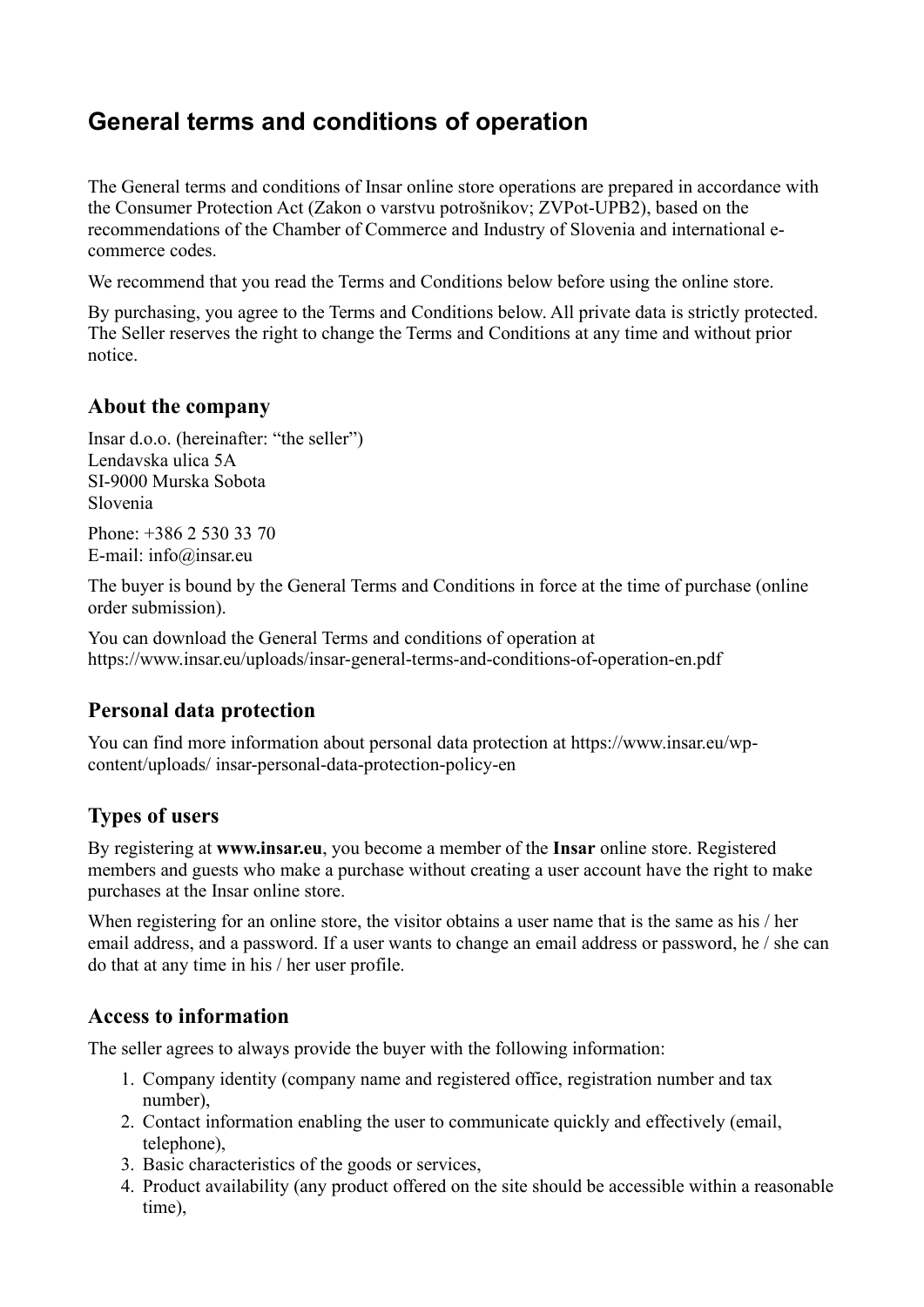- 5. Terms of product delivery (method, address and time of delivery),
- 6. All prices must be clearly and unambiguously specified, and must show whether they already include taxes and transport costs,
- 7. Payment and delivery methods,
- 8. Validity of the offer,
- 9. Period within which it is still possible to withdraw from the contract, and the conditions for withdrawal; also about if and how much it costs the buyer to return the product,
- 10. Explanation of the complaint procedure, including all information about the contact person or customer service.

#### **Product offer and prices**

Due to the nature of the online business, the offer and the prices of the Insar online store are updated and modified from time to time. The price at the Insar online store is the same for registered members and online store guests. All prices include VAT. Prices are valid at the time of submitting the order and have not previously determined validity.

### **Order in prices**

The purchase contract between the seller and the buyer is concluded in the Insar online store at the moment when Insar sends the buyer the first e-mail confirming his / her order. From that moment on, all prices and other terms are fixed and apply to both the seller and the buyer.

#### **Delivery time**

Delivery time depends on how soon the suppliers deliver the product.

A more detailed delivery time is provided for each product. Due to certain conditions, such as holidays abroad, delivery times may be extended. The seller is not responsible for any delay in delivery.

#### **Delivery costs**

Delivery costs are defined by the delivery service price list.

### **Method of payment**

Currently, the Insar online store provides the following payment methods:

• Per estimated invoice (UPN payment order) to the company's account/Direct bank transfer.

#### **Invoice issuing**

The seller also sends the invoice, in pdf format, to the buyer's e-mail address upon / after delivery and payment of the ordered items. The invoice details the price and all costs associated with the purchase. The buyer is obliged to check the correctness of the data before submitting an order.

#### **Purchase process**

- **1. Product selection:** Select a product from www.insar.eu and click on the **"Add to Cart"** link. The system notifies you that the product has been successfully added to the cart. To close the purchase, click the right **"View Cart"** link. The system brings you to the shopping cart, and by clicking **"Checkout"** you finish the purchase.
- **2. Removing a product from a shopping cart:** On the website www.insar.eu a shopping cart icon is displayed in the menu bar in the upper right corner, in which (after clicking on the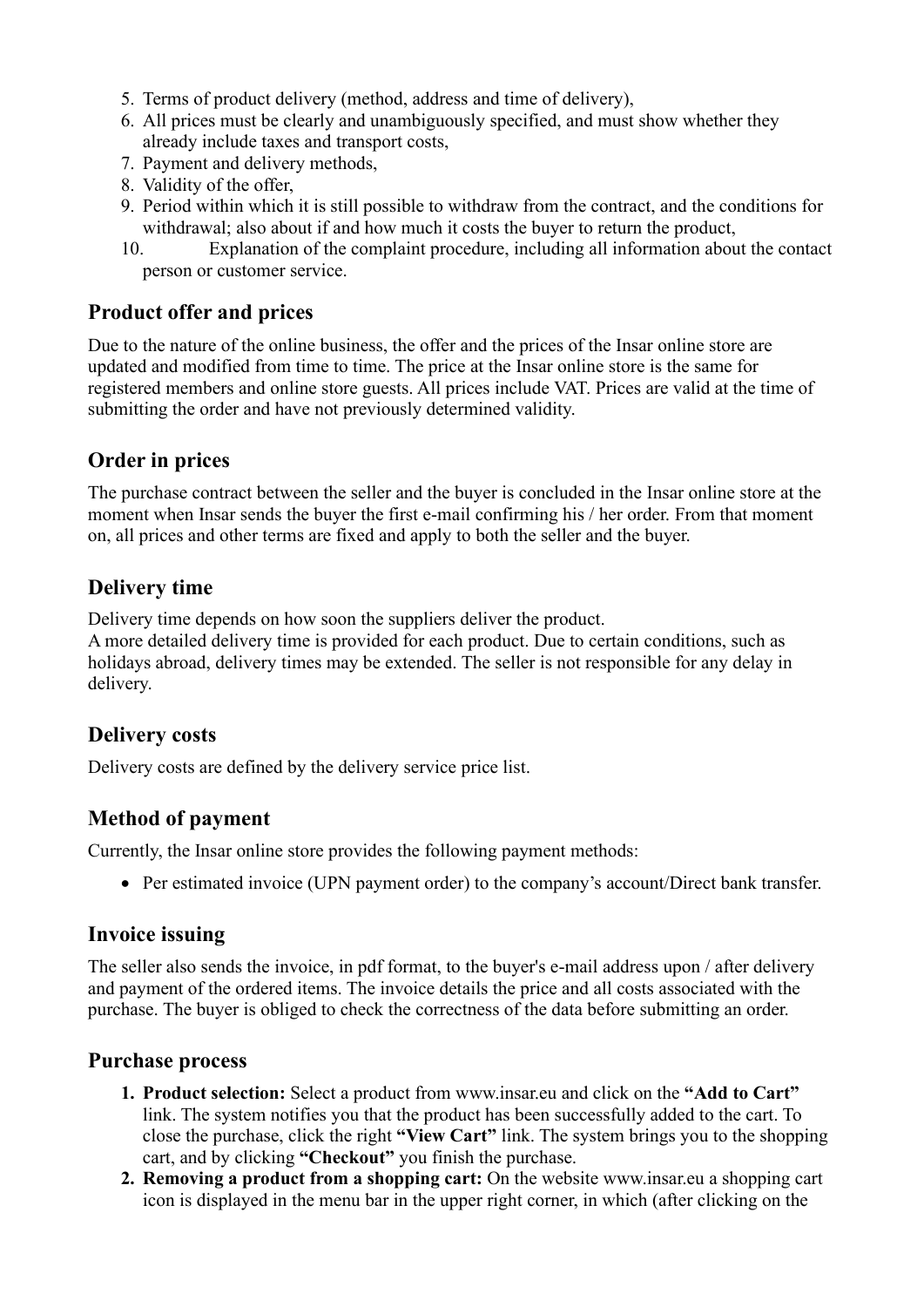icon) a basket is displayed to the user with the products, which were added to the shopping cart while browsing the online store. If a user wishes to remove a particular product from the shopping cart, he / she must click on the **"remove" X** next to this product. In order to change the quantity of the product in the cart, the user must click on the number representing the quantity of the product, using **"up-arrow"** to increase the quantity or **"down-arrow"** to decrease the quantity of the product. Changes to the quantity of products in your cart will be refreshed by clicking on the **"Update Cart"** button.

- **3. Shopping Cart:** You must fill in the required fields to complete your order.
	- **1.** Delivery address: Enter the required contact information marked with a red asterisk (name, surname, e-mail address, address, city, postal code and phone number), which is required to confirm and complete the order, and deliver the product.
	- **2.** The form allows a user account to be created and it means the user data is already saved for the next order.
	- **3.** Delivery cost: A user can choose from the selected countries to which the company sells / sends shipments, entering the city and the postal code.
	- **4.** Payment method: Only a payment per estimated invoice is currently available.
	- **5.** Order overview: Shows products that a user has added to his / her shopping cart while browsing the online store. The price of the product, the postage cost, the amount of VAT and the total cost of payment are shown in the shopping cart before the order is completed.
- **4. Order completion:** The user can check the delivery information provided, the payment method he / she has selected, and the contents of the shopping cart. The user confirms the order by clicking on the **"Place order"** button. If the order has been successfully completed, the following text is displayed: "Your order has been successful. Thank you for your purchase! Your order number is: xxxx."

#### **Purchase notification process**

- After submitting the order, the buyer receives an email notification that the order has been accepted.
- The seller may call the buyer at the contact telephone number to verify the information or to ensure delivery accuracy.
- The purchase process for legal entities is the same as for natural persons, except that at the conclusion of the purchase the company name and a company tax number is entered. Also payment options are the same.

### **The customer's right to withdraw from the contract**

- In case of distance contracts, the customer has the right to inform the company within 14 days by e-mail info@insar.eu or through some other communication channel that he / she withdraws from the contract without having to give a reason for his / her decision. The form for withdrawal from the distance contract is available for download at https://www.insar.eu/wp-content/uploads/2020/09/insar-return-of-goods-form-en.pdf
- The customer must return the goods to the company no later than 14 days after the notice of his / her withdrawal. The customer returns the goods to: Insar d.o.o., Lendavska ulica 5A, SI-9000 Murska Sobota, Slovenia. The only cost to the customer regarding his / her withdrawal from the order is a direct cost of returning the goods. The customer must return the product to the seller undamaged and in unchanged quantity, unless the item is destroyed, defective, lost or its quantity reduced without the customer being at fault.
- When returning the goods, the customer also sends the invoice for the goods and personal data as well as the bank account to which he / she wishes to receive the refund. We will refund the payment within 14 days of receiving the notice of the withdrawal.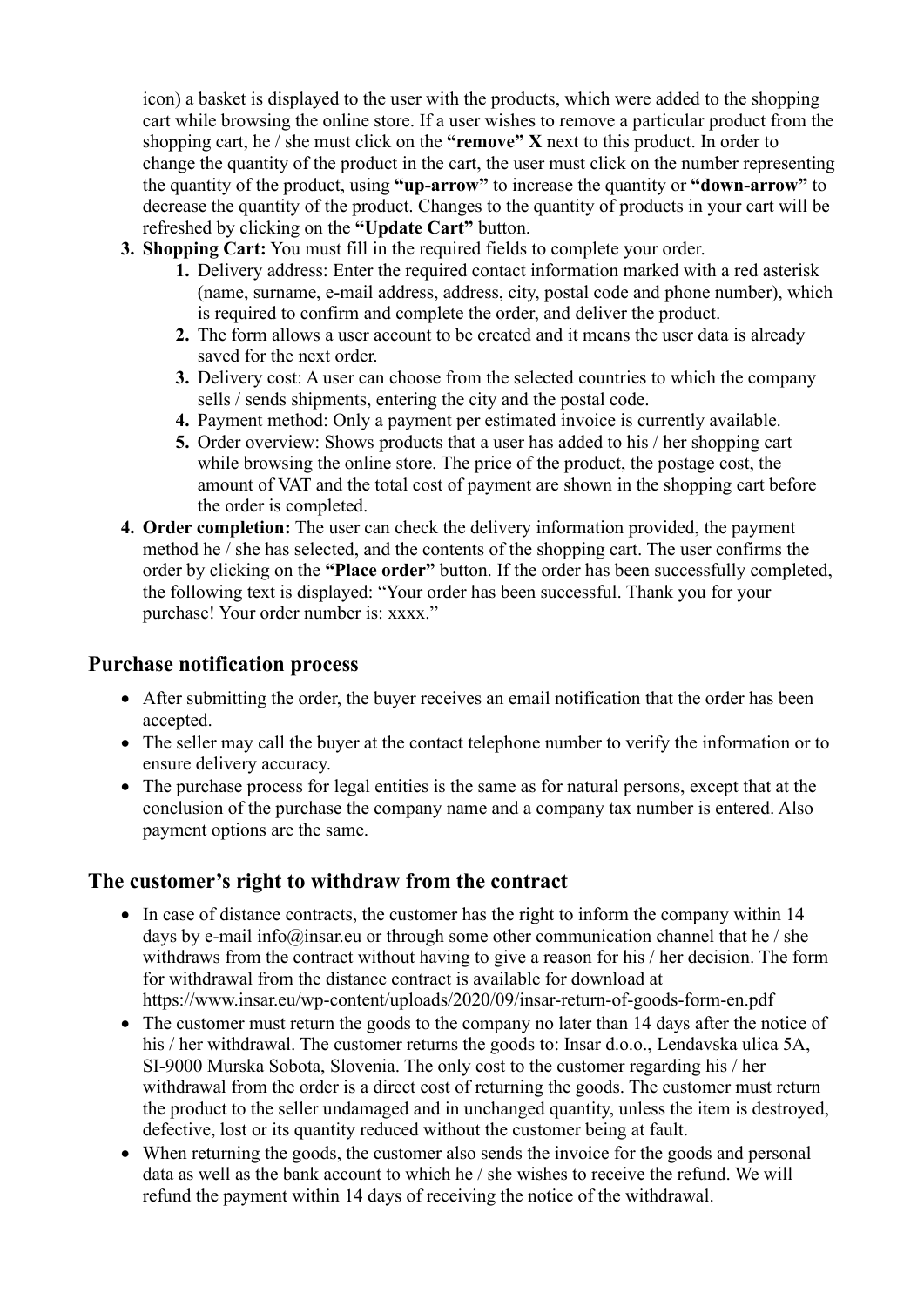# **Liability for material errors**

The seller is liable for all material errors that the product had when the risk passed to the buyer, regardless whether the buyer was aware of it or not. The seller is also responsible for those material errors that appear after the risk has passed to the buyer, if they are due to a cause that existed before. A slight material error is disregarded.

# **Security**

The seller uses appropriate technological and organisational means to protect the transfer and storage of personal data and payments.

# **Legal notification**

The Insar online store and all information contained therein, product images, graphic and video elements on the website are protected and may not be reproduced or used without the prior written permission of Insar d.o.o.

# **Limitation of liability**

The seller does its best to ensure that the information published on the website is up-to-date and correct. However, the properties of the products, delivery time or price can change so quickly that the company sometimes fails to correct the information on the website. In this case, the seller will notify the buyer of the changes and allow him / her to withdraw from the contract or change the product ordered.

# **Exclusion of liability**

We reserve the right to disable the website or disable the access to it due to technical or other issues and maintenance, which also means disabling or preventing the use of the Insar online store. In the event of technical problems on the website, we reserve the right to cancel the received orders influenced by the technical error. If your order is cancelled, we will notify you as soon as possible and inform you of the next steps. You must provide adequate protection for your equipment (antivirus, etc.) before you access and use the website. The buyer must ensure the proper security and confidentiality of the information used to log in to the website (email address, password).

# **Complaints and disputes**

The seller complies with the applicable European consumer protection legislation and strives to fulfill its duty to establish an effective complaints system and to designate a person to contact the buyer by telephone or email in case of problems.

The complaint is submitted via info@insar.eu. The procedure for handling the complaint is confidential. The seller will confirm within five working days that it has received the complaint, inform the buyer how long the handling will take and keep the buyer informed of the progress of the process.

The seller is aware that an essential feature of a consumer dispute, at least as far as litigation is concerned, is its disproportion between the economic value of the claim and the costs involved in resolving the dispute. This is also a major obstacle for the customer from bringing a dispute to court. Therefore, the seller does its best to resolve any disputes by mutual agreement. In the event of a judicial settlement of disputes, the competent court is the court of the state in which the customer is domiciled.